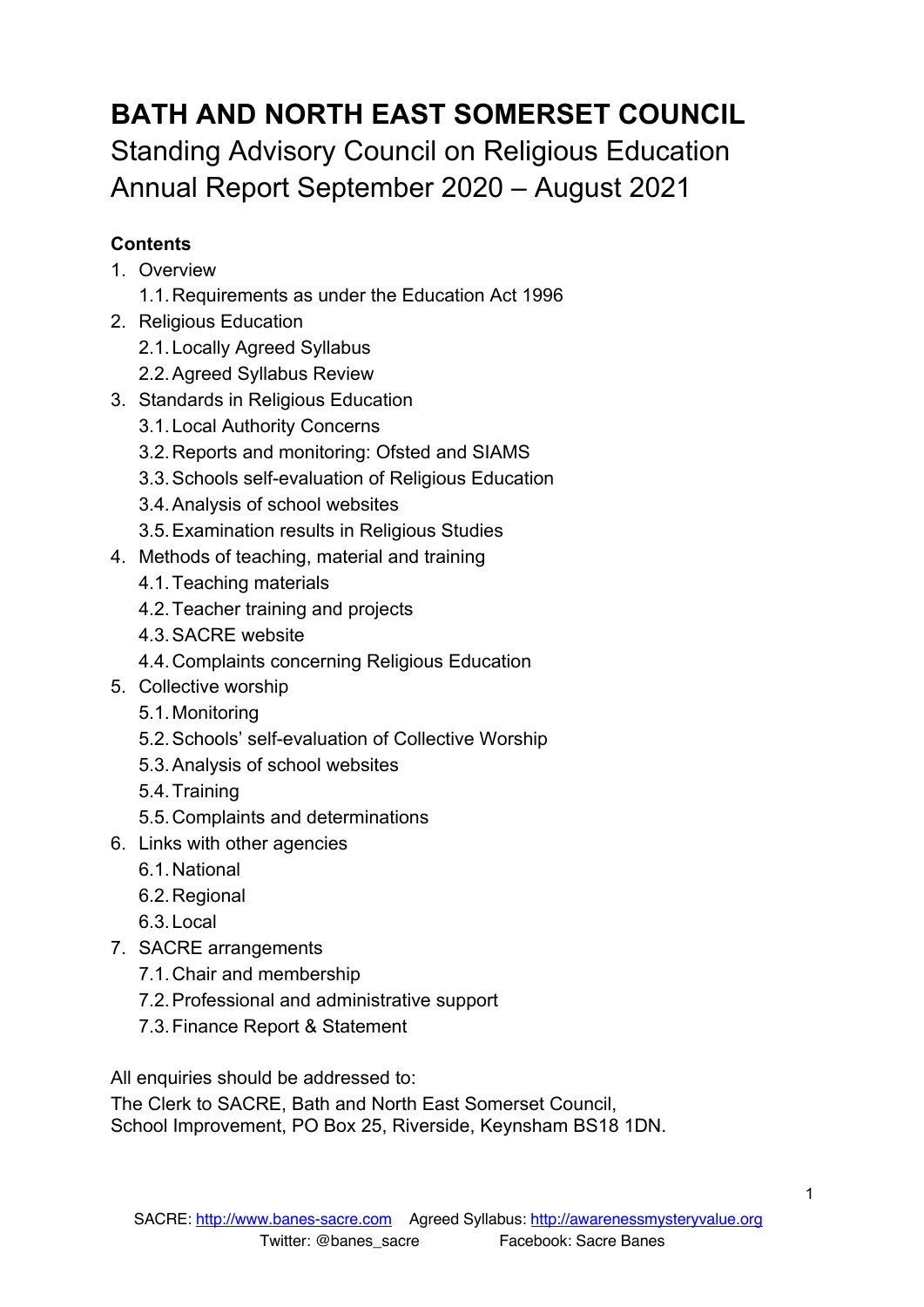# **1 Overview**

**1.1** Requirements as under the Education Act 1996

Much of the year continued to be disrupted by the Covid-19 lockdown arrangements. As in previous years, however, there were no applications from Headteachers in community schools to waiver the requirements that collective worship shall be wholly or mainly of a broadly Christian character.

# **2 Religious Education**

2.1 Locally Agreed Syllabus

Bath and North East Somerset SACRE shares a locally agreed syllabus with Bristol, North Somerset and the London Borough of Haringey. Since its adoption in 2016, SACRE has added a wealth of materials to its website to support schools in the provision of high quality RE. The programmes of study, together with all the supporting guidance, can be found at awarenessmysteryvalue.org. A link to the site is also published on the Bath & North East Somerset SACRE website: banes-sacre.com. SACRE continued to publish support for online RE learning in messages to

schools and academies despite ongoing Covid-19 restrictions.

2.2 Agreed Syllabus Review

During the year, consultations with schools and SACREs had taken place and work was undertaken by the representatives of the four partner SACREs sharing the Syllabus to address issues raised in those consultations. Subsequently, two meetings of the Agreed Syllabus Conference were held; first, on 10<sup>th</sup> February 2021, to consider recommendations of the cross-local authority steering group meetings regarding the Review of the Agreed Syllabus, and then, on 1<sup>st</sup> July 2021, to recommend that an updated Syllabus be formally adopted by Bath & North East Somerset Council. The updated Syllabus was due to be considered by the Council in the Autumn Term 2021, and training for teachers was planned for early in 2022.

# **3 Standards in Religious Education**

- 3.1 Local Authority Concerns SACRE has not been informed by the Local Authority of any concerns about standards of religious education in primary, secondary and special schools.
- 3.2 Reports and Monitoring: Ofsted and SIAMS

SACRE accesses Ofsted reports on local schools throughout the year. During 2020-21, only one school received an inspection: Clutton Primary School, and this was a short inspection. There was no mention of RE, collective worship or spiritual, moral, social and cultural development in the report, though it was noted that "Pupils particularly enjoy celebrating good attendance in assembly".

In addition to Ofsted inspections, all Church of England schools are inspected as a designated church school through the Statutory Inspection of Anglican and Methodist Schools (SIAMS). Church schools are inspected every three years if the school's previous judgment was Ineffective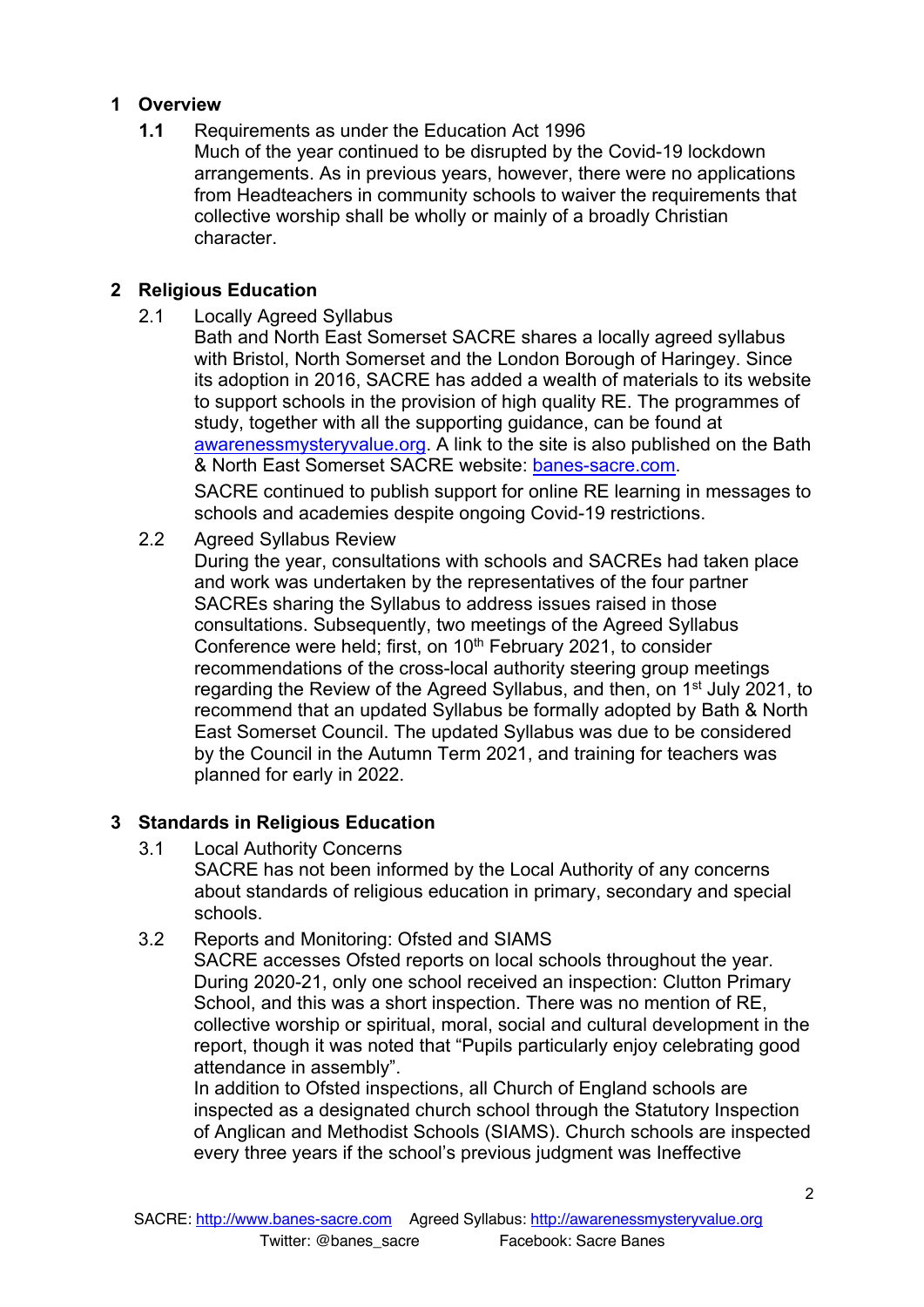(previously Inadequate) or Requiring Improvement (previously Satisfactory), and every five years if previously judged to be Excellent (previously Good or Outstanding). Since March 2020, no Statutory Inspection for Anglican and Methodist Schools (SIAMS) inspections have taken place, resulting in 15 B&NES church schools not being inspected. The inspections are due to restart from October 2021 with an expectation that the 'catch up' will take place in a chronological order. Those schools due for a SIAMS inspection this academic year, have already been notified although the exact date or term is not known. Currently, only one church school in B&NES is requiring improvement (RI) from its last inspection. The remaining 33 church schools were last judged to be Good or Outstanding / Excellent apart from two new schools that have not been inspected yet.

- 3.3 Schools' Self-evaluation of Religious Education In order for SACRE to gain information about RE and collective worship in Bath & North East Somerset schools, SACRE had been sending a short survey to a proportion of schools on a rotational basis each year. It was agreed that, during the current strains on schools, the survey would be suspended for the time being in order to reduce the burden on teachers. Nevertheless, the Associate Adviser was able to complete one survey with a secondary school that he visited. At this school it was noted that standards of attainment and students' learning and progress were on the whole just above average in relation to the expectations of the Locally Agreed Syllabus. Sufficient time was being provided for RE at Key Stage 3 and there was an option group of around 26 students taking GCSE Religious Studies at Key Stage 4, but other students in Years 10 and 11 had just one 50 minute lesson of 'Philosophy and Belief' per fortnight. An 'Ethics' course was being developed for this part of the curriculum, together with a 'World Religions' unit to attempt to ensure coverage of the statutory 'RE' element. Senior managers were considering the proposal.
- 3.4 Analysis of school websites
	- 3.4.1 In order to compensate for the lack of information coming from selfevaluation surveys, SACRE decided to increase the annual number of school website reviews it was conducting. In 2020-21 SACRE members reviewed a total of 29 websites. A simple 'traffic-light' system is being used to indicate whether each website contains information about the legal requirements for RE and collective worship, and to credit them where further information had been uploaded regarding such aspects of programmes of study and contributions to pupils' understanding of British Values and to pupils' spiritual, moral, social and cultural development.
	- 3.4.2 Results of SACRE members' analysis were very mixed, though positive overall. RE was mentioned on most websites, but not in six of the 29 cases. There was no mention of a policy for RE, including the right to withdraw, on eleven of the sites, and no evidence was provided of planning for spiritual, moral, social and cultural development and/or British Values on six. Twelve websites had only partial information on such planning. This is in line with the previous year's findings and thus represents no improvement on the picture overall.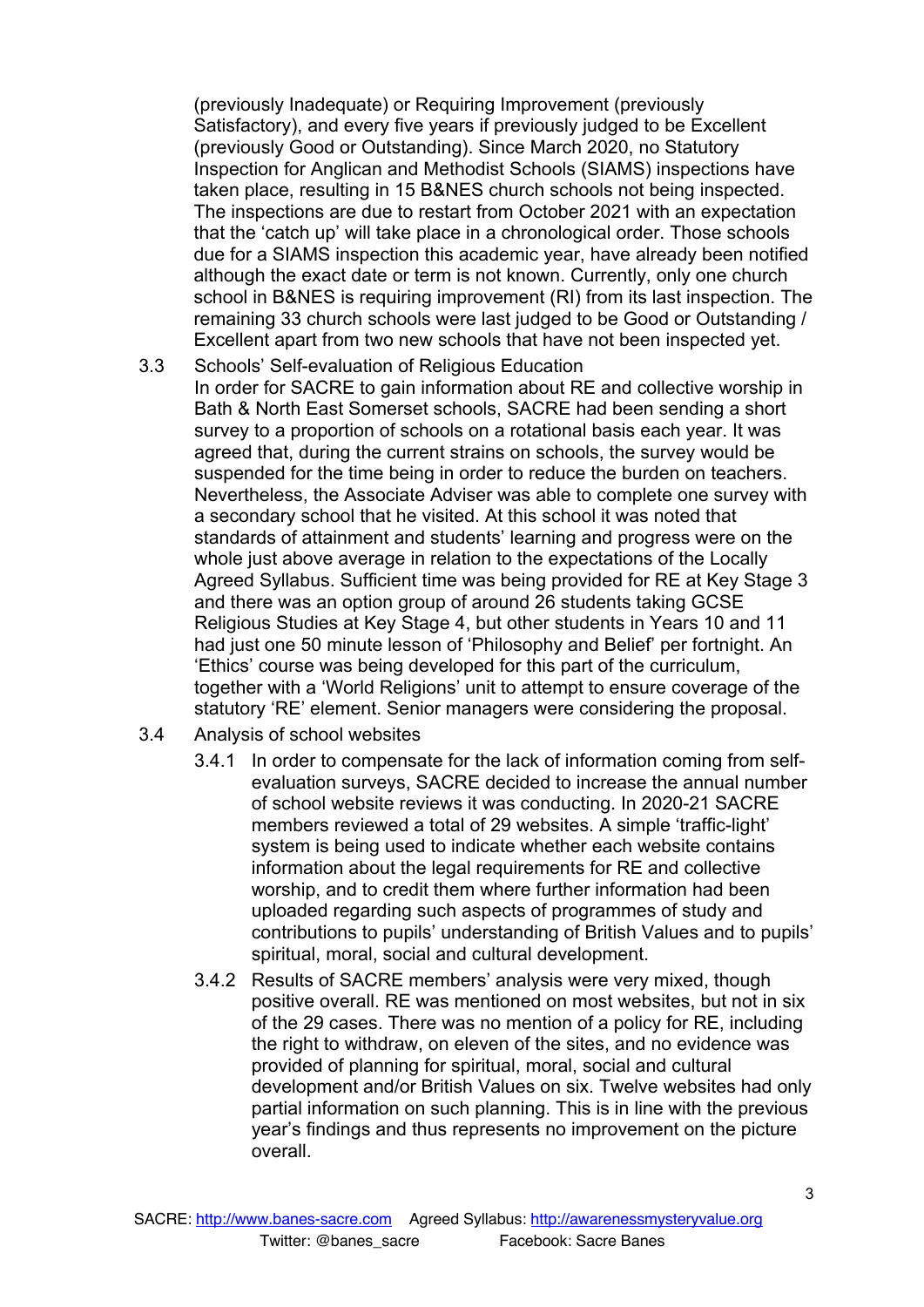- 3.4.3 SACRE members were also asked to rate how easy the school websites were to navigate, and find the information they were looking for. Of the 29, 18 were rated green for good, ten were rated amber and two were rated red for poor.
- 3.4.4 In order to address the issues raised in the review, SACRE's Associate Adviser wrote to all schools with a list of items of good practice regarding school websites and RE and collective worship. The letter also indicated some of the disappointing features of the SACRE findings. In any event, SACRE will continue to monitor school websites and provide some feedback for schools.
- 3.5 Secondary schools' public examination results
	- 3.5.1 Again this year, schools were not required to share their KS4 and 5 data, so no analysis of results was possible. All the same, *SACRE sends its congratulations to the staff and students for all their efforts in another exceptionally challenging year.*

# 4 **Methods of teaching, material and training**

4.1 Teaching materials

The Agreed Syllabus website awarenessmysteryvalue.org contains a wealth of resources for teachers as well as the statutory programmes of study. During the year updates and amendments were made to the existing materials and Syllabus review meetings with our partner SACRE advisers were held.

SACRE continues to maintain a collection of artefacts for all of the major religions at Saltford Primary School, and a subscription was taken out for the National Association for Teachers of Religious Education (NATRE) which includes regular mailings from RE Today. The termly RE Today magazine and curriculum booklets are added to the Saltford School collection. A member of staff there receives a small stipend for managing the resources and arranging free loans to Bath & North East Somerset schools.

4.2 Teacher training and projects

SACRE won a Westhill/NASACRE Award for 2020-21 for a project that has involved teachers from across the Agreed Syllabus partnership area in the development of mini-schemes of learning around the theme of 'RE-Live'. The project has made use of examples from the contemporary world to improve pupils' knowledge and understanding of the diversity of religion and belief and a deeper understanding of people from different groups. Five of the planned eight mini-schemes have been uploaded to the Agreed Syllabus website, with the remaining three units to be added towards the end of 2021.

SACRE also took part in a Religious Education Council of England and Wales (REC) project to develop the role of SACRE in the form of a 'Local Area Network (LAN) for Religion and Worldviews' as recommended by the 2018 Commission on RE. The Associate Adviser completed a report for this project which was reviewed and approved by SACRE at the July meeting.

4.3 SACRE website: banes-sacre.com.

The SACRE website was maintained and updated during the year. A coopted member of SACRE receives a small stipend for managing the site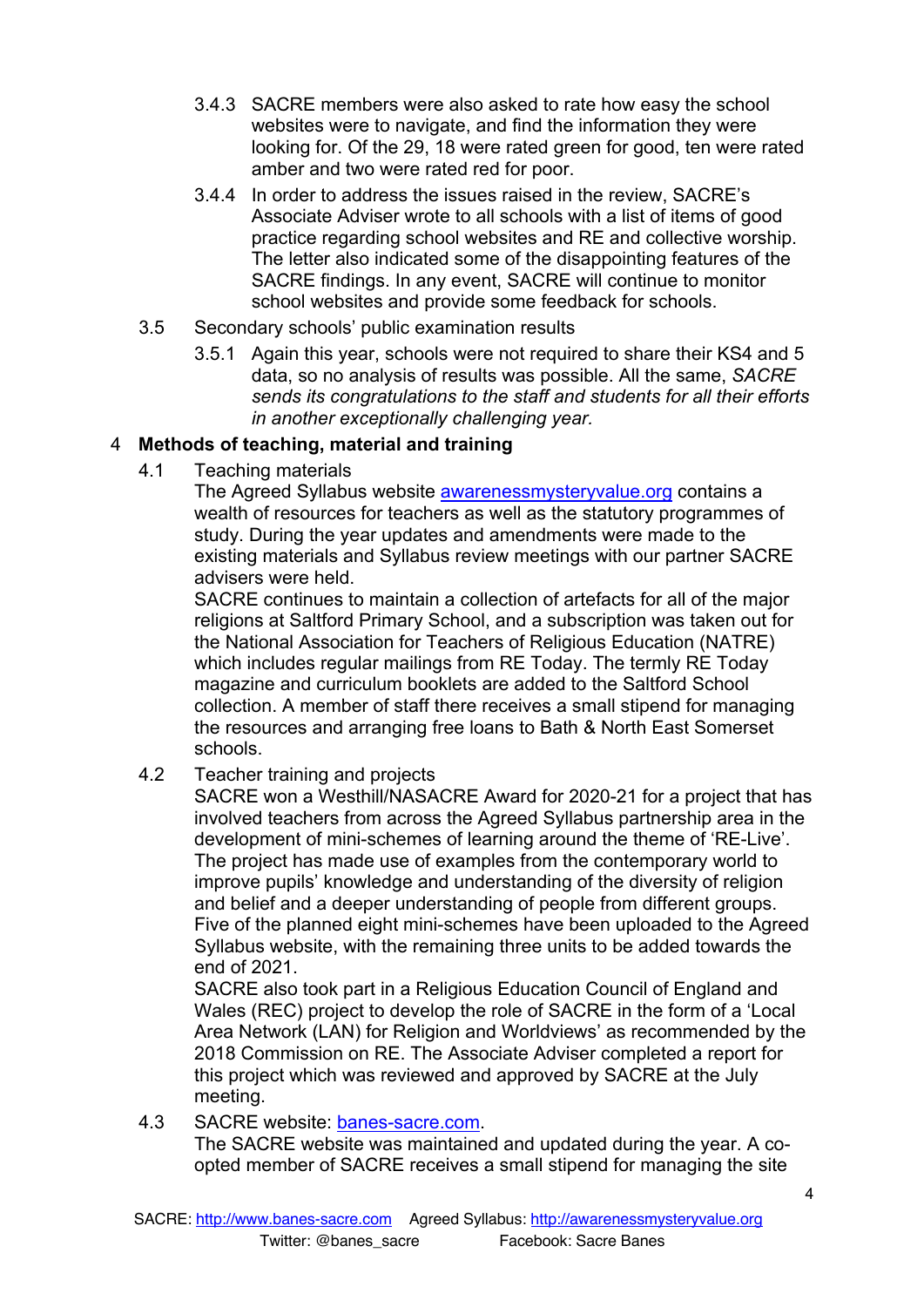and ensuring it is kept up-to-date. As well as information about SACRE, the site contains ideas for RE specifically for Bath and North-East Somerset schools, including lists of resources available to borrow and reports on the use of local visits and visitors to support agreed syllabus RE.

4.4 Complaints about Religious Education

The Local Authority/SACRE received no formal complaints concerning RE.

# 5 **Collective worship**

5.1 Monitoring

As with religious education (see section 3.2), SACRE decided to suspend its survey of a selection of schools in favour of a larger review of school websites.

- 5.2 Analysis of school websites
	- 5.2.1 As for religious education, SACRE analysed the websites of 29 schools using a simple 'traffic-light' system. It was found that 11 schools included a substantial reference to collective worship on their websites, which was a improvement on the situation two years ago, when only a few sites mentioned it. Eight of the sites included a partial mention. Despite the legal requirement to let parents know of the right to withdraw children from the daily act, however, 13 of the sites failed to mention it. As for RE, SACRE has provided feedback for schools about its findings on collective worship on school websites.

#### 5.2.2 Training

No training on collective worship was organised by SACRE during the year but information from other local providers, such as the Diocese of Bath & Wells was circulated to schools.

- 5.3 Complaints and determinations
	- 5.3.1 The Local Authority/SACRE received no formal complaints, and there were no requests from schools to vary the legal requirement for collective worship.

#### 6 **Links with other agencies**

#### 6.1 **National**

SACRE's Associate Adviser attended two Religious Education Council of England and Wales (REC) general meetings, in November 2020 and May 2021 (both via Zoom). SACRE has engaged in an REC/NASACREsponsored project looking at the implications of the Commission on Religious Education (CoRE) recommendations for the future of RE and SACREs (see 4.2 above).

Two SACRE members and the Associate Adviser attended the AGM of the National Association of Standing Advisory Councils on RE (NASACRE) and they made a report on the conference to SACRE.

#### 6.2 **Regional**

Six SACRE members attended the online South-West Conference for SACREs, which featured a keynote address by Farid Panjwani (University of London) speaking from Karachi, on 'Decolonising the Curriculum'. A full report on the conference was shared with SACRE members and implications for future SACRE work and Agreed Syllabus review noted.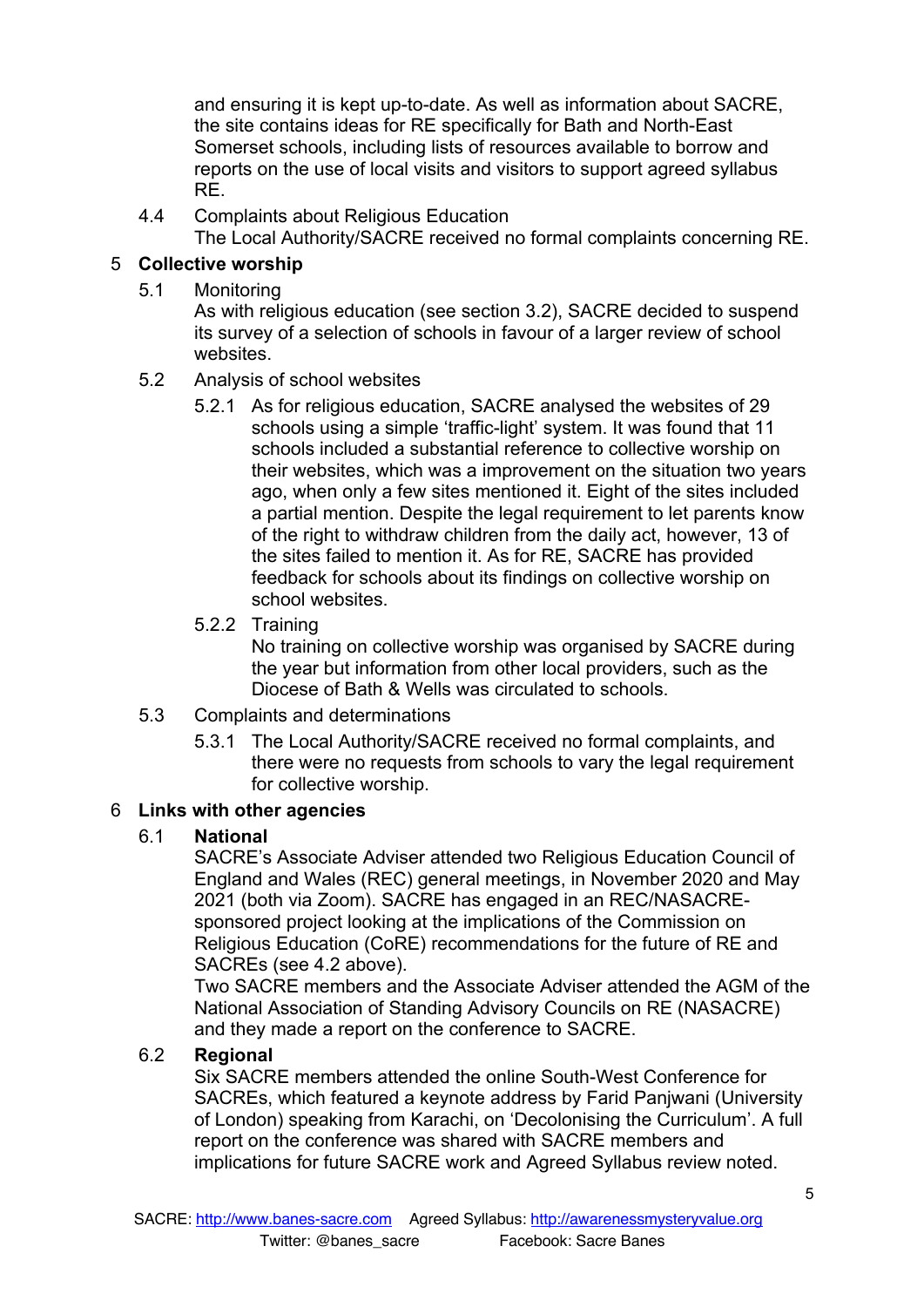Bath & North East Somerset SACRE continued to take part in the regional Learn Teach Lead RE (LTLRE) project, with funding from Diocesan and other charities, aiming to provide training in religious education, especially though the building of communities of RE teachers across the region. The annual regional conference that had been postponed due to the pandemic last year, ran in June 2021. It featured keynote addresses by Richard Kueh (Ofsted, Subject Lead for RE) and Ruth Flanagan (Primary ITE Tutor, Exeter University).

#### 6.3 **Local**

Contact is maintained and found helpful with North Somerset, Haringey and Bristol SACREs, the Secondary Heads of Religious Education and the Bath Interfaith Group (IFG). Bath IFG members are represented on SACRE (Committee A), and local interfaith events are publicised to SACRE members.

Bath IFG continued to be active during Covid-19 restrictions. During the year, the Group's patron, the Mayor of Bath, Councillor Manda Rigby, led an online event called 'Combatting Loneliness, Bath the Friendly City', with contributions from six different faith communities; there was a sociallydistanced Keynsham to Bath Abbey Pilgrimage; and there was a 'Festivals of Winter and Light' event with poems, prayer, readings, and music from several faith traditions. Another successful event, with 141 attending onscreen, was the commemoration of Holocaust Memorial Day, organised in collaboration with Bath and North East Somerset Council Equalities Team. This included an address from Yoav Ben-Shlomo, whose father had successfully escaped Nazi persecution in Poland, and included evocative Jewish music. The Group also collaborated in events with Bath Spa Students Union (during Inter Faith Week) and the Ammerdown Retreat Centre, as well as supporting the Mayor of Bath's annual Multifaith Event. But the biggest event of the year was an online celebration of 30 years of Bath IFG: 'Faiths Together in Bath: Past, Present and Future'. This included a keynote address by Revd Dr Marcus Braybrooke as well as contributions from many faith and charitable organisations. It was attended by several local dignitaries.

#### 7 **SACRE arrangements**

7.1 Chair and membership

SACRE's Chair is Dr Jane O'Hara (Group A – Bahá'i Community) and there are two Vice-Chairs, David Williams (Group B – Church of England) and Narada Das (Group A – Hindu Community – ISKCON). Narada Das stood down in October 2020 and Kevin Burnett was elected in his place. David Williams was re-elected for a further three year term as Vice-Chair from February 2021.

SACRE is fortunate in having participation from a diverse representation from local faith communities, and these contacts are especially useful as a resource to RE teachers locally.

SACRE recorded its grateful thanks to three members who left its service this year, Narada Das (Hindu - ISKCON), Gagan Deep Singh (Sikh) and Miranda Young (CofE).

During the year a new representative for Hindu community, Ashish Rajhansha, and a new representative for the Humanist community, Matt